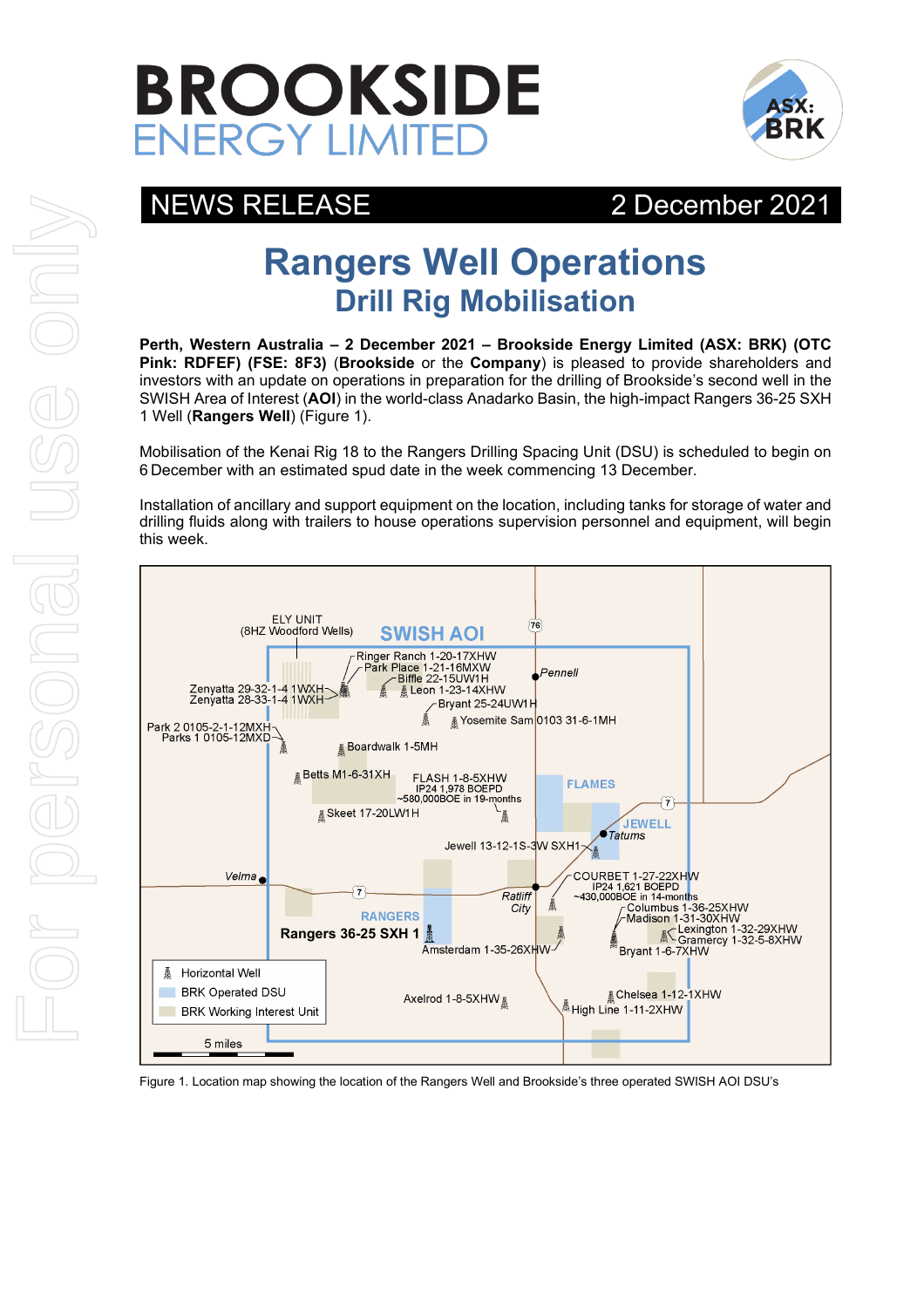

### **Authority:**

**– ENDS –**

This announcement has been authorised for release by the Board of Directors of Brookside Energy Limited

For further information, contact:

David Prentice Gracjan Lambert Gracjan Lambert Gracjan Lambert Gracjan Lambert Gracjan Lambert Managing Director Executive General Manager Commercial Tel: (+61 8) 6489 1600 Tel: (+61 8) 6489 1600 [david@brookside-energy.com.au](mailto:david@brookside-energy.com.au) comes and avid@brookside-energy.com.au

#### **Investor Relations, Corporate Access, and Media**

Spark<sup>+</sup>



**Omar Taheri Stewart Walters Eliza Gee** +65 8111 7634 +61 414 644 166 +61 414 644 166<br>omar@sparkplus.org stewart@themarketbull.com.au eliza@asxinvestor.com.au [stewart@themarketbull.com.au](mailto:stewart@themarketbull.com.au)

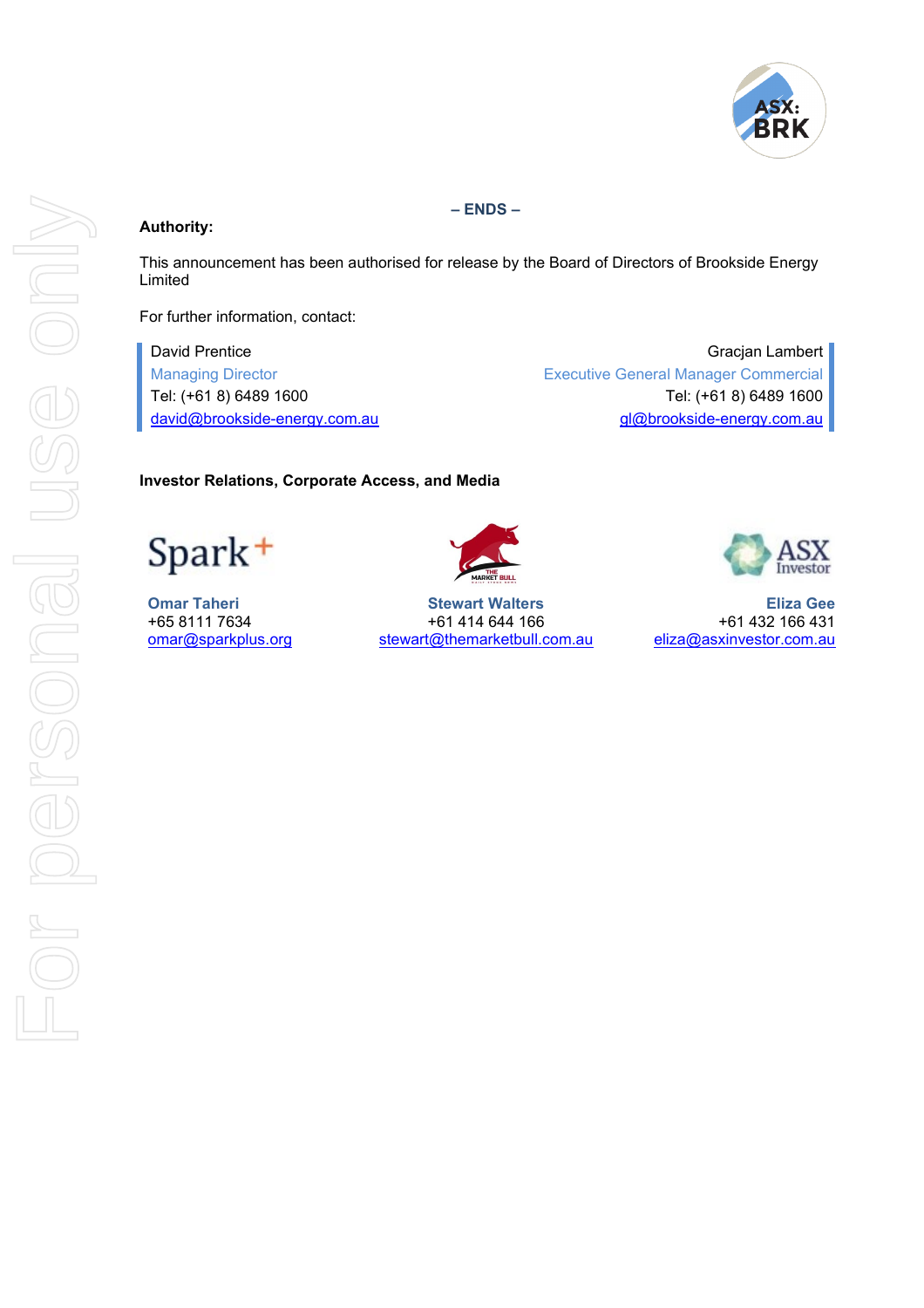

#### **Forward-Looking Statements and Other Disclaimers**

This announcement may include forward-looking statements. Forward-looking statements are only predictions and are subject to risks, uncertainties, and assumptions, which are outside the control of Brookside Energy Limited ("Brookside Energy", or "the Company"). These risks, uncertainties and assumptions include commodity prices, currency fluctuations, economic and financial market conditions in various countries and regions, environmental risks and legislative, fiscal, or regulatory developments, political risks, project delay or advancement, approvals, and cost estimates. Actual values, results or events may be materially different to those expressed or implied in this announcement. Given these uncertainties, readers are cautioned not to place reliance on forward-looking statements. Any forward-looking statements in this announcement speak only at the date of issue of this announcement. Subject to any continuing obligations under applicable law and the ASX Listing Rules, Brookside Energy does not undertake any obligation to update or revise any information or any of the forward-looking statements in this announcement or any changes in events, conditions, or circumstances on which any such forward looking statement is based.

This announcement does not constitute investment advice. Neither this announcement nor the information contained in it constitutes an offer, invitation, solicitation, or recommendation in relation to the purchase or sale of shares in any jurisdiction. Shareholders should not rely on this announcement. This announcement does not consider any person's particular investment objectives, financial resources or other relevant circumstances and the opinions and recommendations in this announcement are not intended to represent recommendations of investments to persons. All securities transactions involve risks, which include (among others) the risk of adverse or unanticipated market, financial or political developments.

The information set out in this announcement does not purport to be all-inclusive or to contain all the information, which its recipients may require to make an informed assessment of Brookside Energy. You should conduct your own investigations and perform your own analysis to satisfy yourself as to the accuracy and completeness of the information, statements and opinions contained in this announcement.

To the fullest extent permitted by law, the Company does not make any representation or warranty, express or implied, as to the accuracy or completeness of any information, statements, opinions, estimates, forecasts, or other representations contained in this announcement. No responsibility for any errors or omissions from this announcement arising out of negligence or otherwise is accepted.

#### **ABOUT BROOKSIDE ENERGY LIMITED**

**Brookside** is an Australian public company listed on the Australian (ASX: BRK), Frankfurt (8F3: FSE) and USA (OTC Pink: RDFEF) stock exchanges. The Company was founded in 2015, to focus on the mid-continent region of the US, where our deep and valued relationships enable us to work with local communities to ensure sustainable growth and value creation through the safe and efficient development of energy assets. Focused on exploitation not exploration, the Company generates shareholder value through a disciplined portfolio approach to the acquisition and development of oil and gas assets and the leasing and development of acreage opportunities. The Company's US subsidiary and manager of operations, Black Mesa, is an experienced mid-continent operator, which identifies opportunities and executes development for Brookside. Our business model effectively assigns risk and provides commercial incentives to maximize value for both parties**.** 

We[b http://brookside-energy.com.au](http://brookside-energy.com.au/)

#### **ABOUT BLACK MESA ENERGY, LLC**

**Black Mesa Energy**, a Brookside Energy controlled subsidiary, is a Tulsa-based oil & gas exploration and production company focused on profitable development of petroleum properties located in the Mid-Continent oil province of the United States. Our lean and highly specialized technical and operations team is committed to providing attractive returns for our investors and shareholders by generating and drilling high quality oil and gas prospects. The founders of Black Mesa have worked together for over 30 years at companies they previously founded, including Medallion Petroleum, InterCoast Energy and Brighton Energy. Over the course of their careers, the Black Mesa team has drilled hundreds of horizontal wells and thousands of vertical wells in numerous mid-continent oil and gas basins. In addition to the financial backing from the Black Mesa shareholders, Black Mesa partners with outside investors on larger-scale projects by offering non-operated direct working interest participation. We[b http://www.blkmesa.com](http://www.blkmesa.com/)